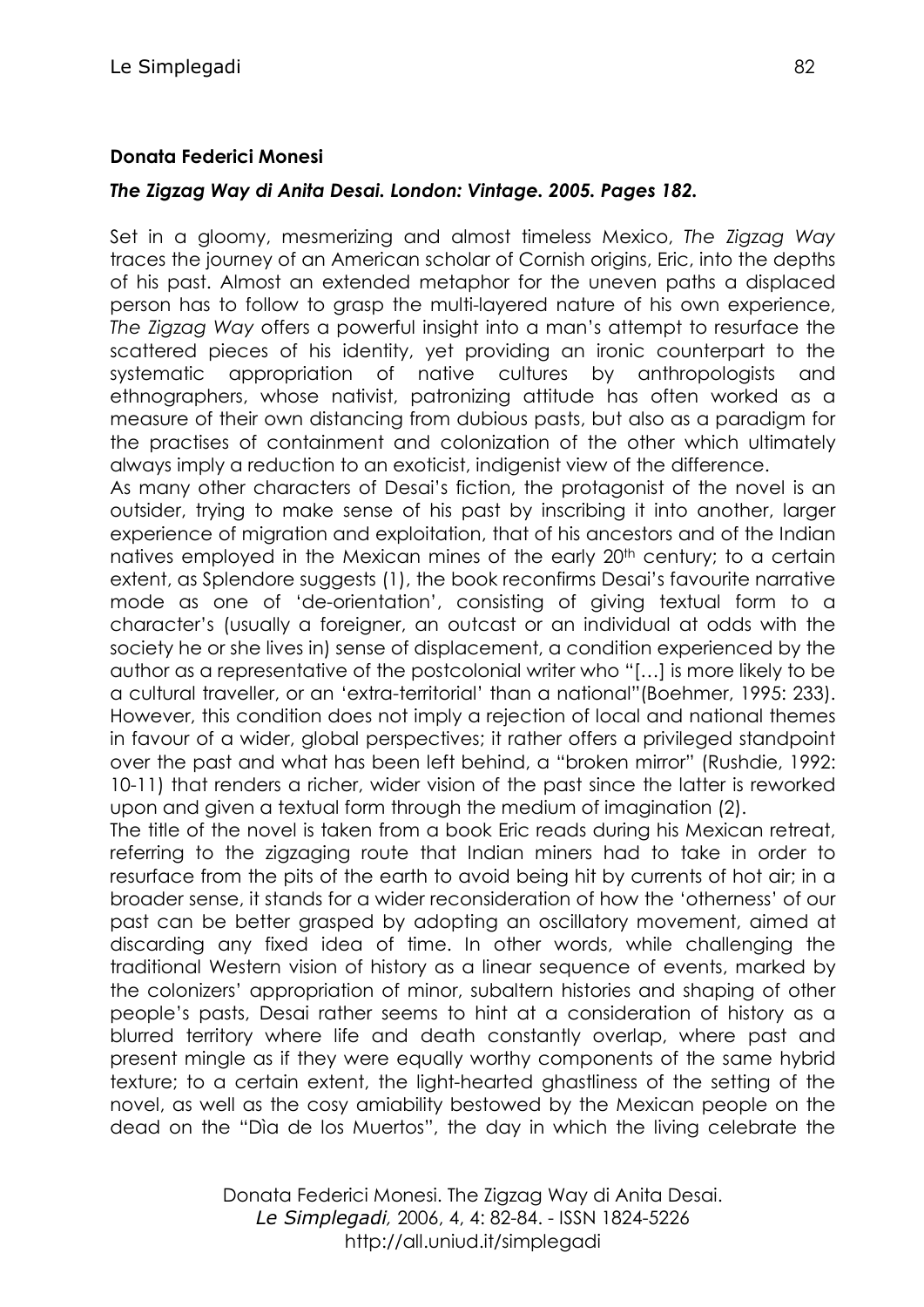return of the dead on the earth, seem to contribute to a gradual revival of the past, which enters the present and gives it its peculiar shape.

In the novel, the protagonist's enquiry into his past is paralleled by a wider investigation into Mexico's pre- and post-Columbian past, which eventually resurfaces a history of exploitation and subjugation of the local people by the European colonizers; Desai's choice of an apparently passive, subservient character like Eric seems to stand as a warning against all the risks inherent a pseudo-scientific approach to 'other' cultures, motivated and underpinned by Western discourses of civilization that eventually deprive the natives or the colonized of any kind of agency; to a certain extent, through Doña Vera's attitude, who basically 'goes native' without ever trying to communicate with the Huichol people, the novel provides another satirical account of how imperialistic, nostalgic views of a 'nativeness' that does not really exist, or rather, is a product of postcolonial thinking and discourse, may represent a hindrance to a real encounter with people whose histories have been silenced by centuries of foreign domination. In other words, Dona Vera's attitude stems from a radical rejection of European history of exploitation and colonization, yet leaving no room for the natives, who cannot eventually speak for themselves, since their words are perpetually silenced by the colonizers' voice (Spivak, 1995: 25). Dona Vera's attitude is quite similar to the ones displayed by Matteo in *Journey to Ithaca* (Desai, 1995) or by the sociologist David in "Scholar and Gypsy" (Desai, 1998); the former's passive adherence to Eastern modes of life and behaviour falls into the typically Western *cliché* of an exoticist representation of India as a land of mystical experiences of self-regeneration, whereas the latter's search for the 'primitive' in modern India discloses a nostalgic longing for an authenticity that can only exist in his books.

Far from offering a resolutory ending to the question of an objective analysis of our as well as other people's histories, as well as distancing itself from the utopia of a scientific, univocal representation of other people's cultures, the novel seems to hint at the difficulties inherent any representation of the past, especially when it is marked by experiences of displacement, migration and colonization; however, the author seems to suggest that the "memories and nostalgia" (Desai, 2004: 34) which inevitably underscore the condition of a displaced person, deriving from a sense of loss for the lost source of one's own experience (Fludernik, 1999: 48-49) are not eventually useless "excess baggage" (Desai, 2004: 34) one has to get rid of in order to look forward to the future, but rather some necessary baggage each one of us has to carry, as a useful evidence of the past as well as an honest opportunity for a future of peaceful and fruitful collaboration among cultures.

## **NOTES:**

1. The definition of "de-orientation" was used for Desai's prose and narrative technique by Paola Splendore at a one-day workshop held in Pordenone

> Donata Federici Monesi. The Zigzag Way di Anita Desai. *Le Simplegadi,* 2006, 4, 4: 82-84. - ISSN 1824-5226 http://all.uniud.it/simplegadi